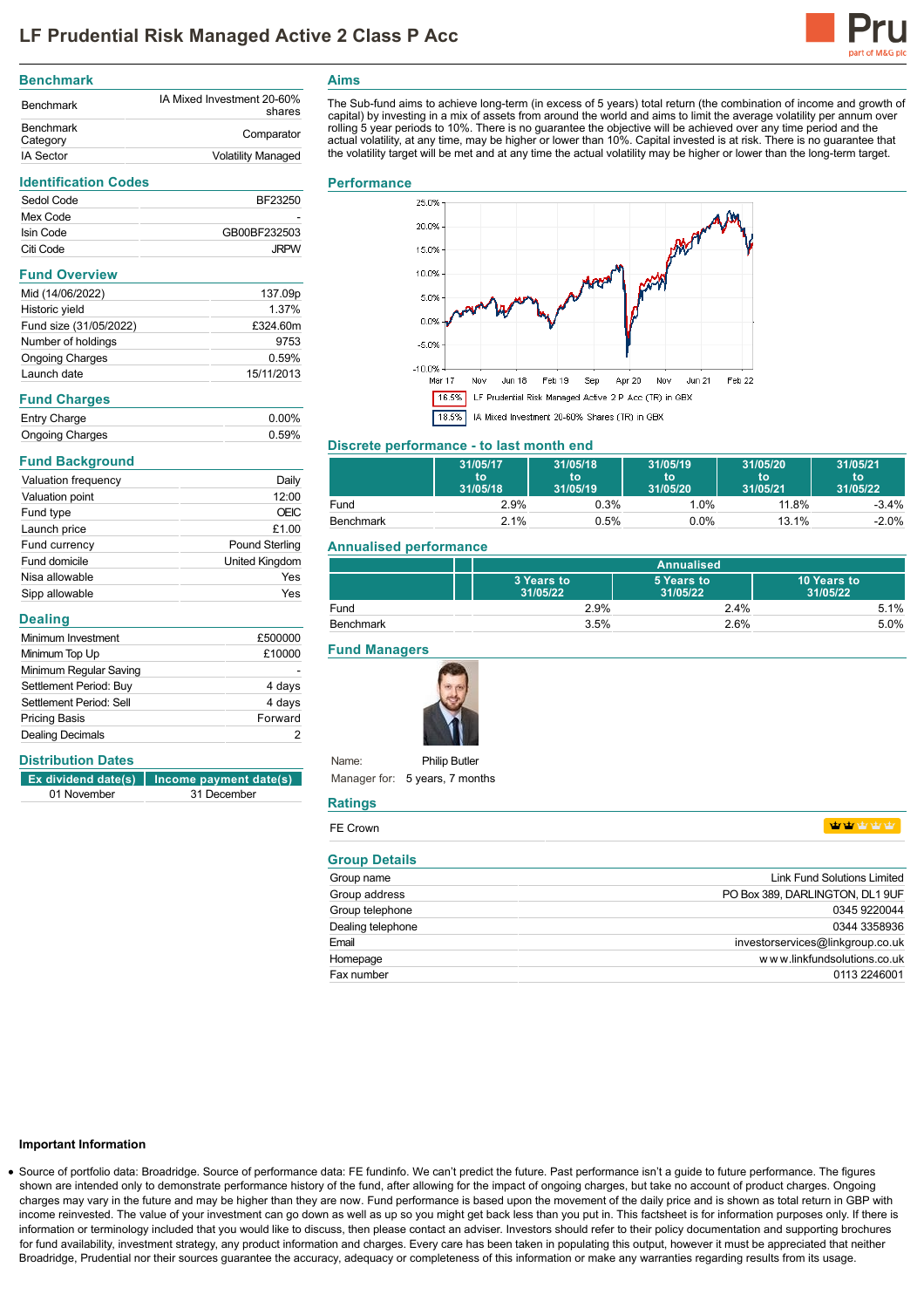Portfolio data accurate as at: **31/05/22**

# **Top 10 Fund Holdings**

| <b>Name</b>                                                      | % Weight |
|------------------------------------------------------------------|----------|
| 1 M&G (1) Sterling Investment Grade Corporate Bond Class Z2A GBP | 20.12%   |
| 2 Eastspring US Corporate Bond Class EG (hedged)                 | 10.19%   |
| 3 ROYAL BANK OF CANADA (UK)                                      | 6.66%    |
| 4 M&G European Credit Investment Class E GBP Hedged              | 6.28%    |
| 5 Eastspring Asian Local Bond Class E                            | 5.28%    |
| 6 M&G (1) Asia Pacific (ex Japan) Equity Class GBPZ2A            | 4.33%    |
| 7 M&G Global High Yield Bond Class X GBP                         | 3.76%    |
| 8 M&G (ACS) UK 200 Index Fund Z4A Acc                            | 3.63%    |
| 9 M&G (ACS) UK All Share Index Fund Z4A Acc                      | 3.61%    |
| 10 M&G Emerging Markets Bond Class PP GBP                        | 3.10%    |

# **Top 10 Holdings**

| <b>Name</b>                          | % Weight |
|--------------------------------------|----------|
| 1 ROYAL BANK OF CANADA (UK)          | 6.66%    |
| 2 L&G FREEHOLD PROPERTY              | 2.34%    |
| 3 ASTRAZENECA                        | 0.38%    |
| 4 BP                                 | 0.27%    |
| 5 HSBC HOLDINGS                      | 0.26%    |
| 6 GSK                                | 0.26%    |
| 7 EURO-SCHATZ JUN 22 EUR             | 0.25%    |
| 8 SHELL                              | 0.24%    |
| 9 CREDIT AGRICOLE CORPORATE AND INVE | 0.22%    |
| 10 UNILEVER                          | 0.22%    |

# **Asset Allocation**



| International Bonds                   | 24 75% |
|---------------------------------------|--------|
| Cash and Equivalents                  | 19.03% |
| International Equities                | 12 29% |
| <b>UK Equities</b>                    | 8.80%  |
| <b>Alternative Trading Strategies</b> | 5.56%  |
| UK Corporate Bonds                    | 4.40%  |
| <b>Investment Trusts</b>              | 363%   |
| Property                              | 1.91%  |
| <b>Money Market</b>                   | 0.60%  |
| Other Assets                          | 19.02% |

# **Sector Breakdown**

| <b>Bonds</b>                             | 29.47% |
|------------------------------------------|--------|
| Cash and Equivalents                     | 19.34% |
| Non-Classified                           | 19.12% |
| Financials                               | 7.20%  |
| Alternative Trading<br><b>Strategies</b> | 5.56%  |
| Industrials                              | 3.24%  |
| <b>Consumer Discretionary</b>            | 3.07%  |
| <b>Other Sectors</b>                     | 12.99% |

# **Breakdown By Market Cap (%)**

| Mega           | 10.12% |
|----------------|--------|
| Large          | 5.82%  |
| Medium         | 5.29%  |
| Small          | 1.06%  |
| Micro          | 0.94%  |
| Non-Classified | 27.96% |
| <b>Bonds</b>   | 29.47% |
| Cash           | 19.34% |

### **Fixed Interest Quality Profile**

| AAA                      | 2.91%  |
|--------------------------|--------|
| AA                       | 1.83%  |
| A                        | 6.65%  |
| <b>BBB</b>               | 8.60%  |
| Sub-Investment Grade     | 3.11%  |
| <b>Unknown Quality</b>   | 6.38%  |
| Cash and Equivalents     | 19.34% |
| <b>Other Asset Types</b> | 51.19% |

# **Regional Allocation**



| Non-Classified             | 28 22%   |
|----------------------------|----------|
| Cash and Equivalents       | 19.64%   |
| North America              | 15.81%   |
| UK                         | 13.54%   |
| Developed Europe - Excl UK | 11.99%   |
| Emerging Asia              | $3.02\%$ |
| Japan                      | 2.02%    |
| Property                   | 1.88%    |
| South & Central America    | 1.31%    |
| <b>Other Regions</b>       | 2.56%    |

#### **Top Country Breakdown**

| Non-Classified         | 28.22% |
|------------------------|--------|
| Cash and Equivalents   | 19.64% |
| <b>United States</b>   | 15.17% |
| United Kingdom         | 13.54% |
| Germany                | 2.62%  |
| France                 | 2.56%  |
| Japan                  | 2.02%  |
| <b>Other Countries</b> | 16.22% |

#### **Fixed Interest Currencies**



# **Fixed Interest Maturity Profile**

| < 5Yr Maturity           | 10.77% |
|--------------------------|--------|
| 5Yr - 10Yr Maturity      | 10.13% |
| 10Yr - 15Yr Maturity     | 2.27%  |
| > 15Yr Maturity          | 6.31%  |
| Cash And Equivalents     | 19.34% |
| Unknown Maturity         | 11.76% |
| <b>Other Asset Types</b> | 39.43% |

# **Important Information**

The Industry Classification Benchmark is a product of FTSE International Limited and has been licensed for use. "Prudential" is a trading name of The Prudential Assurance Company Limited, which is registered in England and Wales. Registered office at 10 Fenchurch Avenue, London EC3M 5AG. Registered number 15454. Authorised by the Prudential Regulation Authority and regulated by the Financial Conduct Authority and the Prudential Regulation Authority.